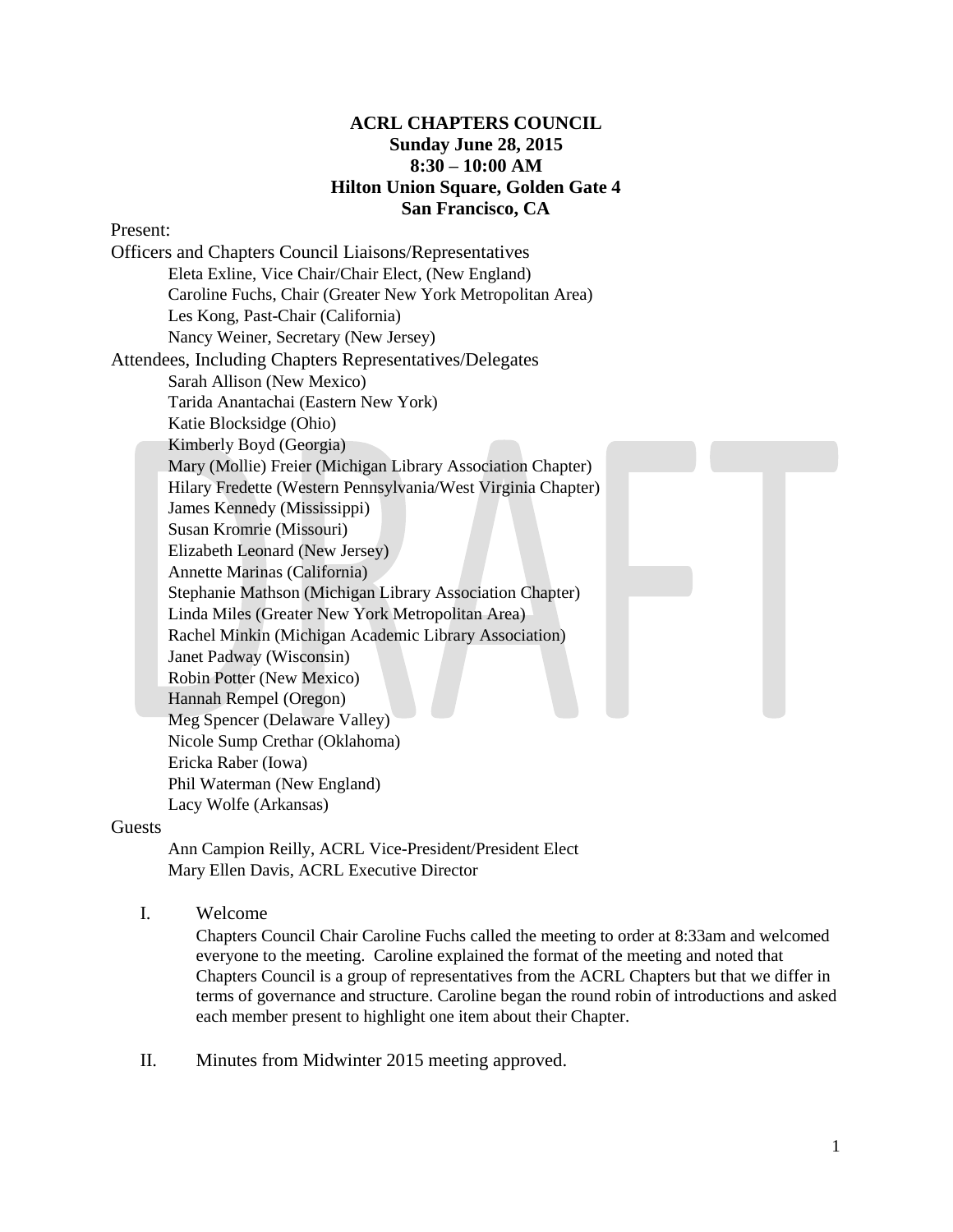# III. Announcements

- a. Caroline reminded everyone about the Work Session that begins at 10:30am.
- b. Eleta Exline reminded everyone about the dine around brunch at Jasper's Corner which is located near the hotel. While Eleta asked for RSVPs prior to the conference, all are welcome to attend.

## IV. Nominations

a. Eleta noted that elections would be held for Vice-Chair/Chair Elect and Secretary. Information about already declared candidates, Nancy Weiner, Vice-Chair/Chair Elect and Lacy Wolf, Secretary was sent prior to the conference but the floor was now open for additional nominations. With no additional nominations, Eleta invited Nancy and Lacy to share a brief candidate statement.

## V. Elections

- a. Eleta distributed ballots to each table and reminded everyone that each Chapter has one vote and to decide who would be voting if there were multiple representatives from a Chapter present.
- b. After collecting the ballots, Eleta announced that Nancy Weiner was elected as Vice-Chair/Chair Elect and Lacy Wolf was elected as Secretary. Congratulations to both.

## VI. Newsletter/Blog Editor

a. Following the election, Caroline noted that Chapters Council needs a volunteer for the position of newsletter editor. Caroline explained that the ACRL approved blog platform will allow for a more dynamic newsletter when compared to the static nature of the PDF format most recently used. After discussion and a few questions, Susan Kromrie from the Missouri Chapter agreed to serve as the editor.

#### VII. Legislative Network Position

- a. Caroline noted that Chapters Council is also seeking a volunteer to serve as the Legislative Network Representative. The primary role of this position is to track issues that are key to ACRL and report at Midwinter and Annual. ALA/ACRL provides guidance in terms of coordinating information and disseminating. Rachel Minkin from the Michigan Academic Library Association indicated she may be interested in serving in this role and Caroline suggested discussing it with her before the work session.
- VIII. Best Practices Presentation: Student Membership
	- a. Caroline, along with Linda Miles, current President of the Greater New York Metropolitan Area Chapter, shared ideas and initiatives undertaken by their Chapter in order to attract more student members. Highlights of the presentation include:
		- A one page flyer outlining the benefits of joining the Chapter
		- Creation of a New Librarians Discussion Group
		- Two events per year aimed at new librarians featuring topics such as academic hiring practices

 Establishment of an active mentoring program that is in need of mentors; Recruitment is done through online forms although a face to face meeting is encouraged; Program has a one question per month prompt for mentors/mentees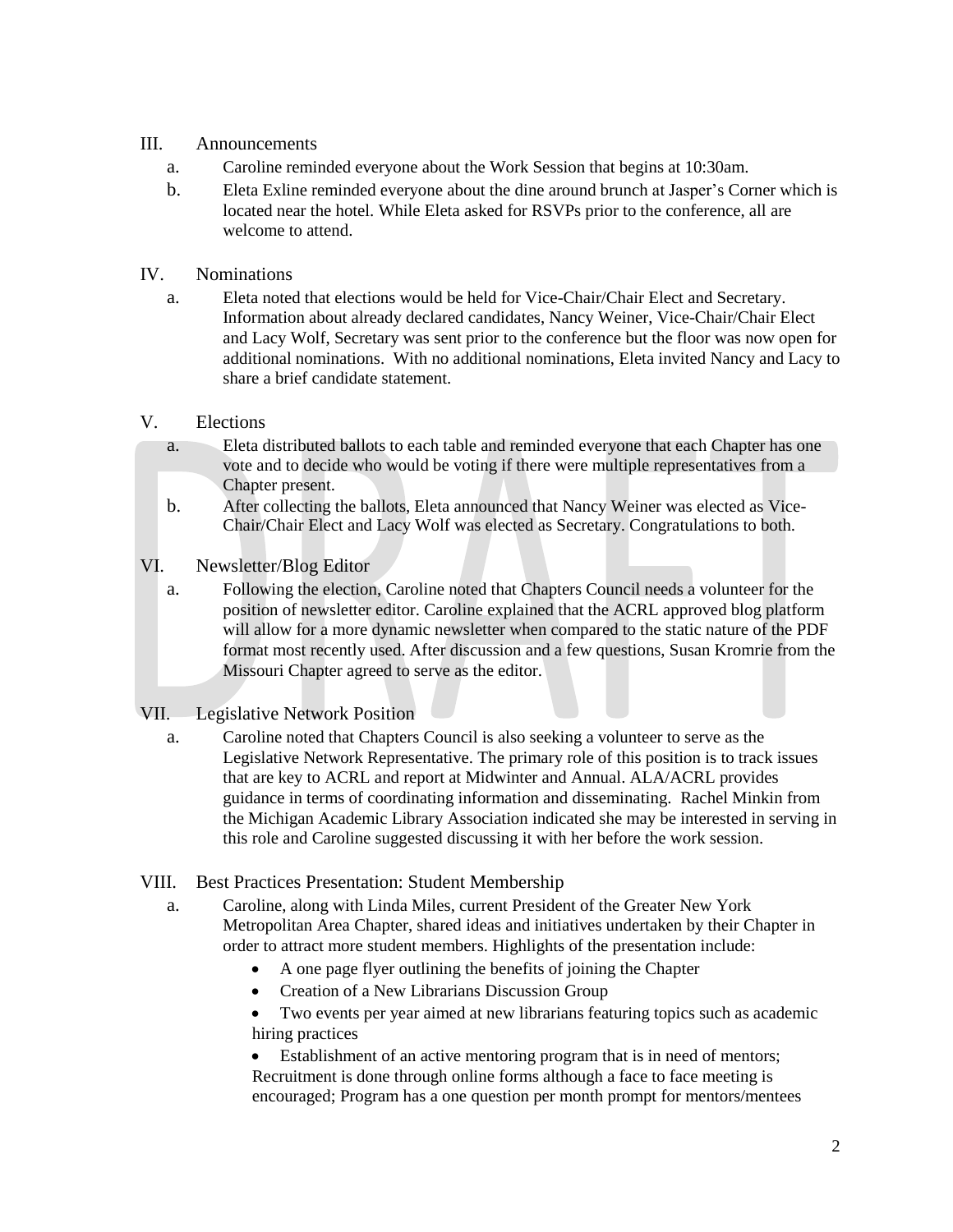Extensive outreach to library schools, meeting with students to emphasize the benefits of the membership; Recording events to share with students enrolled in online programs

 Four student scholarships awarded to annual symposium and opportunity to publish in newsletter

- Offer low to no cost professional development opportunities.
- Also provide support to students who live in the area but who attend library school elsewhere
- b. The information about programs and initiatives shared by Caroline and Linda sparked discussion among those in attendance and how best to reach out to students attending online programs was a topic of interest. Continual outreach to library schools, using listservs and reaching out to library school faculty were some of the suggestions offered as ways to encourage student membership.

# IX. ACRL Leadership Visit

a. Ann Campion Riley, ACRL Vice President/President Elect arrived at the meeting at 9:00am and thanked everyone for their efforts with their Chapters since this is where much of the work of the Association happens. Ann was joined a bit later by ACRL Executive Director Mary Ellen Davis who shared the following updates:

> The ACRL Framework for Information Literacy for Higher Education has been a hot topic and to support the implementation of the Framework, the ACRL Board of Directors has approved the creation of a new ACRL Framework for Information Literacy Advisory Board to work with Sharon Mader, ACRL Visiting Program Officer for Information Literacy. A few webinars were held in the spring and additional training materials are being developed. There is also a listserv dedicated to the framework that has more than a thousand subscribers.

> Upon request, the one-day workshop *"*Planning, Assessing, and Communicating Library Impact: Putting the Standards for Libraries in Higher Education into Action*,"*  to your campus, chapter, or consortia. The workshop is led by one or two expert presenters and if there is interest, please contact the ACRL office.

 The ACRL Conference in Portland was a success and for anyone who attended, the Virtual Conference Presentations are available for one year. They are also available for purchase by non-attendees. The Kickstart the Future Scholarship campaign was a huge success and Mary Ellen noted she received a hand written thank you note from one of the scholarship recipients. Discussions are underway to decide if the scholarship fundraising will continue for ACRL 2017 in Baltimore.

• The ACRL Board approved a new Idaho Chapter.

 The ACRL Plan for Excellence was discussed at Leadership Council and the Board will review feedback and survey results and revisit the plan.

 Mary Ellen also reminded everyone that members of the ACRL leadership team are available throughout the year to visit chapters and their respective conferences so please contact her at [mdavis@ala.org](mailto:mdavis@ala.org) if interested.

## X. Midwinter Best Practices:

a. "Branding Our Chapters" was suggested as the topic for the presentation for the midwinter meeting. Lacy Wolfe from the Arkansas Chapter volunteered to present as did Elizabeth Leonard from the New Jersey Chapter.